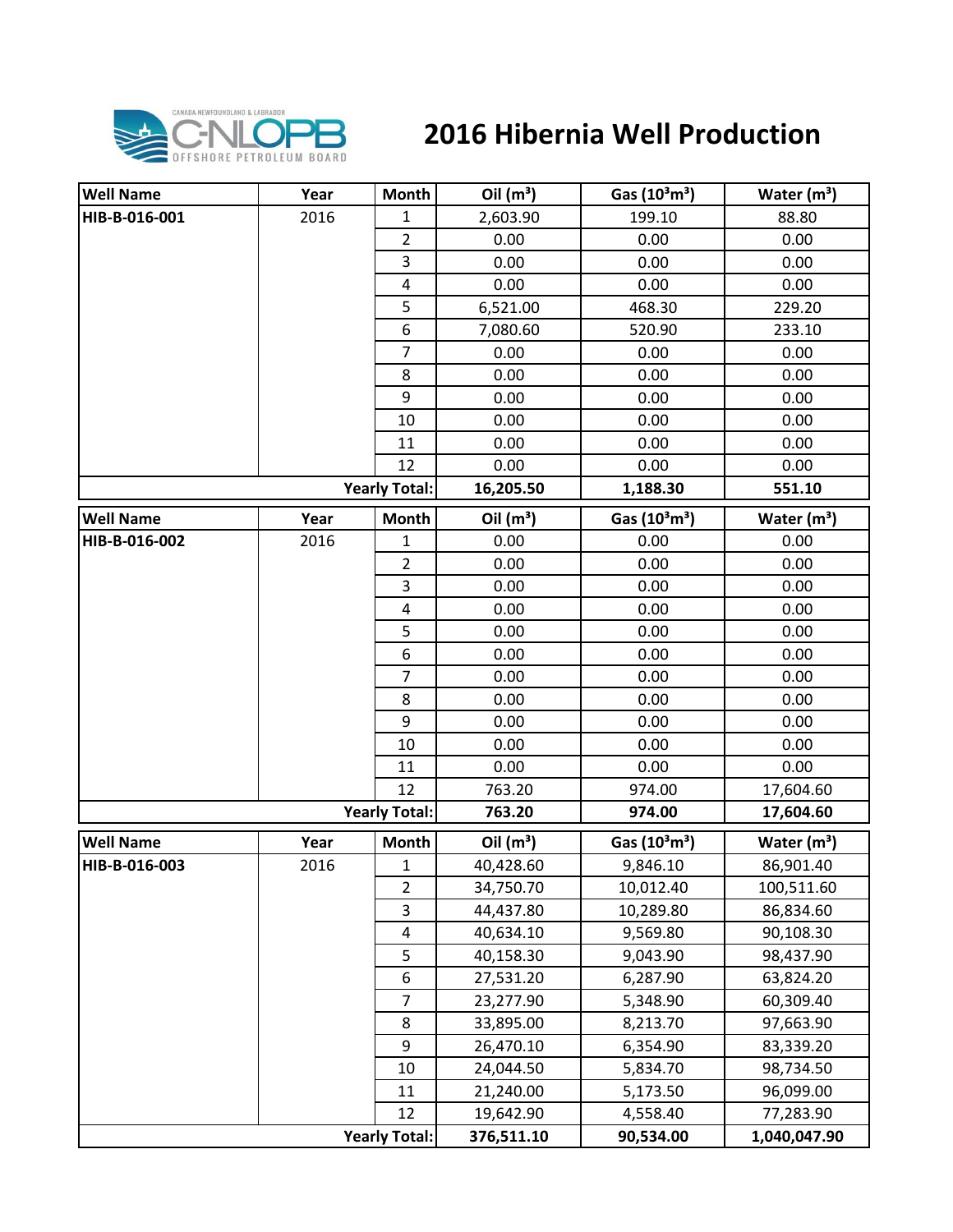| <b>Well Name</b> | Year | <b>Month</b>         | Oil $(m^3)$ | Gas $(10^3 \text{m}^3)$ | Water $(m^3)$ |
|------------------|------|----------------------|-------------|-------------------------|---------------|
| HIB-B-016-004-Z  | 2016 | 1                    | 0.00        | 0.00                    | 0.00          |
|                  |      | $\overline{2}$       | 0.00        | 0.00                    | 0.00          |
|                  |      | 3                    | 0.00        | 0.00                    | 0.00          |
|                  |      | 4                    | 0.00        | 0.00                    | 0.00          |
|                  |      | 5                    | 8,446.40    | 1,930.50                | 28,163.40     |
|                  |      | 6                    | 7,592.20    | 1,792.90                | 24,348.80     |
|                  |      | 7                    | 4,533.50    | 1,077.10                | 16,249.10     |
|                  |      | 8                    | 7,983.10    | 1,754.00                | 26,207.20     |
|                  |      | 9                    | 4,357.60    | 847.60                  | 16,623.60     |
|                  |      | 10                   | 13,076.40   | 2,729.30                | 44,518.80     |
|                  |      | 11                   | 15,647.90   | 2,620.90                | 48,774.40     |
|                  |      | 12                   | 13,997.80   | 2,525.00                | 42,614.70     |
|                  |      | <b>Yearly Total:</b> | 75,634.90   | 15,277.30               | 247,500.00    |

| <b>Well Name</b>     | Year | <b>Month</b>   | Oil $(m^3)$ | Gas $(10^3 \text{m}^3)$ | Water $(m^3)$ |
|----------------------|------|----------------|-------------|-------------------------|---------------|
| HIB-B-016-005-Z      | 2016 | 1              | 20,876.50   | 4,098.90                | 23,043.90     |
|                      |      | $\overline{2}$ | 14,770.70   | 2,956.80                | 20,086.20     |
|                      |      | 3              | 12,574.70   | 2,498.40                | 19,608.10     |
|                      |      | 4              | 12,200.10   | 2,450.30                | 23,951.70     |
|                      |      | 5              | 4,958.00    | 943.90                  | 4,620.40      |
|                      |      | 6              | 17,375.70   | 3,411.10                | 13,131.90     |
|                      |      | 7              | 20,218.30   | 3,905.00                | 17,717.60     |
|                      |      | 8              | 20,819.60   | 4,265.10                | 15,861.30     |
|                      |      | 9              | 37,901.20   | 7,592.20                | 24,775.10     |
|                      |      | 10             | 23,845.90   | 4,686.30                | 18,891.40     |
|                      |      | 11             | 27,907.40   | 5,096.80                | 21,153.00     |
|                      |      | 12             | 22,755.20   | 3,954.60                | 15,408.50     |
| <b>Yearly Total:</b> |      |                | 236,203.30  | 45,859.40               | 218,249.10    |

| <b>Well Name</b> | Year | <b>Month</b>         | Oil $(m^3)$ | Gas $(10^3 \text{m}^3)$ | Water $(m^3)$ |
|------------------|------|----------------------|-------------|-------------------------|---------------|
| HIB-B-016-008    | 2016 | 1                    | 4,301.80    | 5,340.70                | 18.40         |
|                  |      | $\overline{2}$       | 10,223.30   | 11,979.10               | 41.50         |
|                  |      | 3                    | 6,525.60    | 7,349.60                | 22.50         |
|                  |      | 4                    | 6,962.90    | 6,034.20                | 31.40         |
|                  |      | 5                    | 7,187.60    | 7,731.30                | 46.00         |
|                  |      | 6                    | 1,149.00    | 1,399.40                | 7.00          |
|                  |      | 7                    | 0.00        | 0.00                    | 0.00          |
|                  |      | 8                    | 0.00        | 0.00                    | 0.00          |
|                  |      | 9                    | 0.00        | 0.00                    | 0.00          |
|                  |      | 10                   | 0.00        | 0.00                    | 0.00          |
|                  |      | 11                   | 0.00        | 0.00                    | 0.00          |
|                  |      | 12                   | 0.00        | 0.00                    | 0.00          |
|                  |      | <b>Yearly Total:</b> | 36,350.20   | 39,834.30               | 166.80        |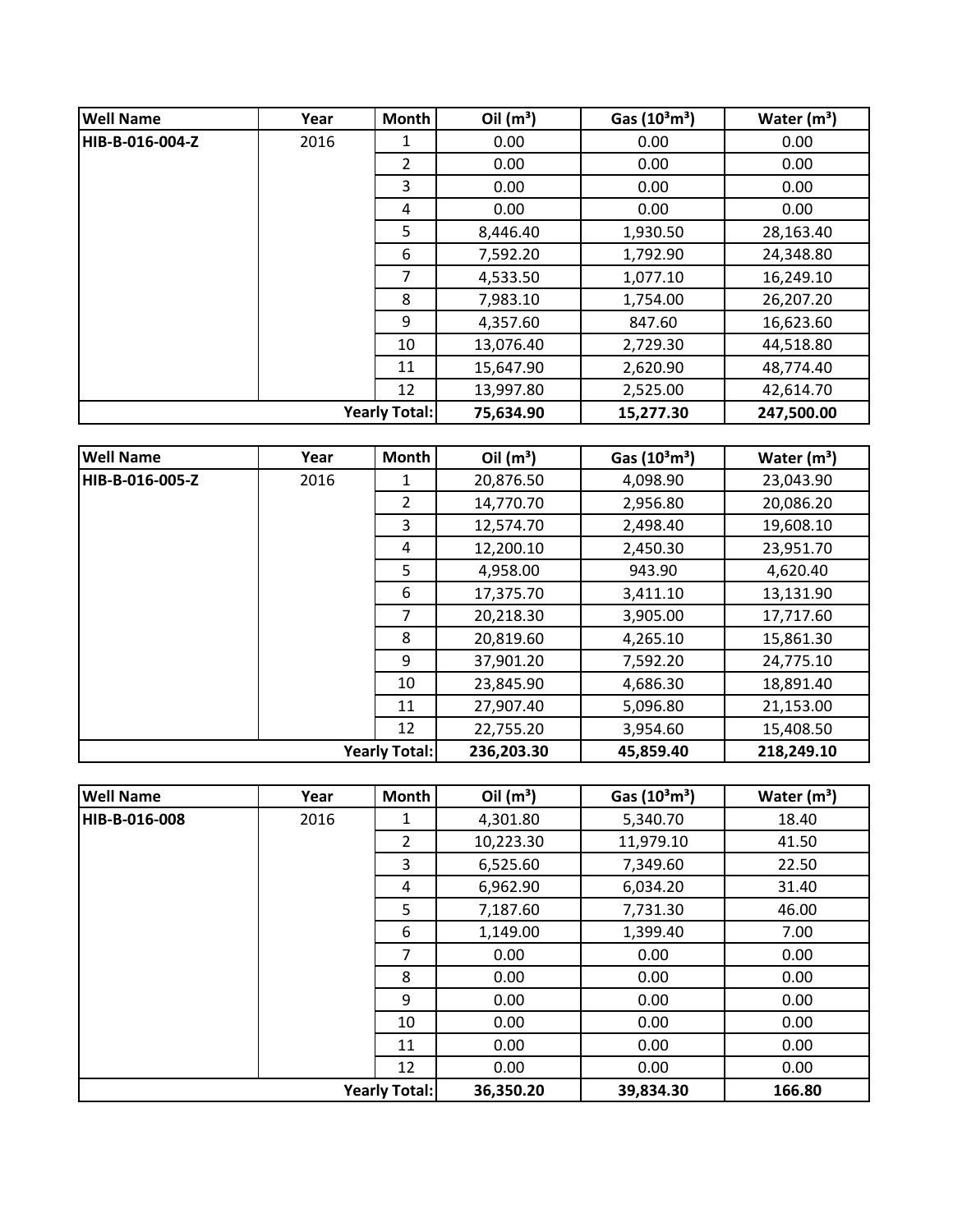| <b>Well Name</b> | Year                 | <b>Month</b> | Oil $(m^3)$ | Gas $(10^3 \text{m}^3)$ | Water $(m^3)$ |
|------------------|----------------------|--------------|-------------|-------------------------|---------------|
| HIB-B-016-011    | 2016                 | 1            | 16,219.20   | 20,173.30               | 2,137.10      |
|                  |                      | 2            | 0.00        | 0.00                    | 0.00          |
|                  |                      | 3            | 0.00        | 0.00                    | 0.00          |
|                  |                      | 4            | 0.00        | 0.00                    | 0.00          |
|                  |                      | 5            | 0.00        | 0.00                    | 0.00          |
|                  |                      | 6            | 0.00        | 0.00                    | 0.00          |
|                  |                      | 7            | 0.00        | 0.00                    | 0.00          |
|                  |                      | 8            | 0.00        | 0.00                    | 0.00          |
|                  |                      | 9            | 26,659.20   | 24,679.60               | 732.10        |
|                  |                      | 10           | 32,387.40   | 31,935.00               | 3,104.60      |
|                  |                      | 11           | 29,946.80   | 33,960.50               | 3,577.40      |
|                  |                      | 12           | 21,094.90   | 24,792.70               | 2,220.50      |
|                  | <b>Yearly Total:</b> |              |             | 135,541.10              | 11,771.70     |

| <b>Well Name</b> | Year | <b>Month</b>         | Oil $(m^3)$ | Gas $(10^3 \text{m}^3)$ | Water $(m^3)$ |
|------------------|------|----------------------|-------------|-------------------------|---------------|
| HIB-B-016-013-Z  | 2016 | 1                    | 20,079.50   | 3,343.20                | 106,212.80    |
|                  |      | $\overline{2}$       | 18,294.70   | 2,907.80                | 84,974.60     |
|                  |      | 3                    | 16,514.30   | 2,680.50                | 80,618.60     |
|                  |      | 4                    | 14,068.40   | 2,305.40                | 80,924.50     |
|                  |      | 5                    | 14,259.70   | 2,280.10                | 91,594.20     |
|                  |      | 6                    | 6,411.70    | 1,050.20                | 39,129.00     |
|                  |      | 7                    | 8,665.40    | 1,409.10                | 58,313.40     |
|                  |      | 8                    | 13,052.60   | 1,921.50                | 66,976.00     |
|                  |      | 9                    | 7,142.70    | 1,096.20                | 23,800.80     |
|                  |      | 10                   | 1,023.00    | 178.60                  | 4,313.20      |
|                  |      | 11                   | 0.00        | 0.00                    | 0.00          |
|                  |      | 12                   | 0.00        | 0.00                    | 0.00          |
|                  |      | <b>Yearly Total:</b> | 119,512.00  | 19,172.60               | 636,857.10    |

| <b>Well Name</b>     | Year | Month          | Oil $(m^3)$ | Gas $(10^3 \text{m}^3)$ | Water $(m^3)$ |
|----------------------|------|----------------|-------------|-------------------------|---------------|
| HIB-B-016-014-Y      | 2016 | 1              | 17,978.40   | 10,340.70               | 70.70         |
|                      |      | $\overline{2}$ | 22,357.10   | 13,500.70               | 141.80        |
|                      |      | 3              | 21,508.30   | 15,487.60               | 62.80         |
|                      |      | 4              | 26,003.20   | 20,946.80               | 70.80         |
|                      |      | 5              | 25,924.40   | 22,048.00               | 81.00         |
|                      |      | 6              | 17,787.00   | 15,838.60               | 54.70         |
|                      |      | 7              | 15,772.80   | 15,025.80               | 60.30         |
|                      |      | 8              | 21,375.30   | 21,486.50               | 71.80         |
|                      |      | 9              | 23,753.00   | 25,274.70               | 127.00        |
|                      |      | 10             | 21,847.90   | 21,088.80               | 95.30         |
|                      |      | 11             | 23,884.30   | 23,120.20               | 163.90        |
|                      |      | 12             | 22,532.40   | 21,234.70               | 132.40        |
| <b>Yearly Total:</b> |      |                | 260,724.10  | 225,393.10              | 1,132.50      |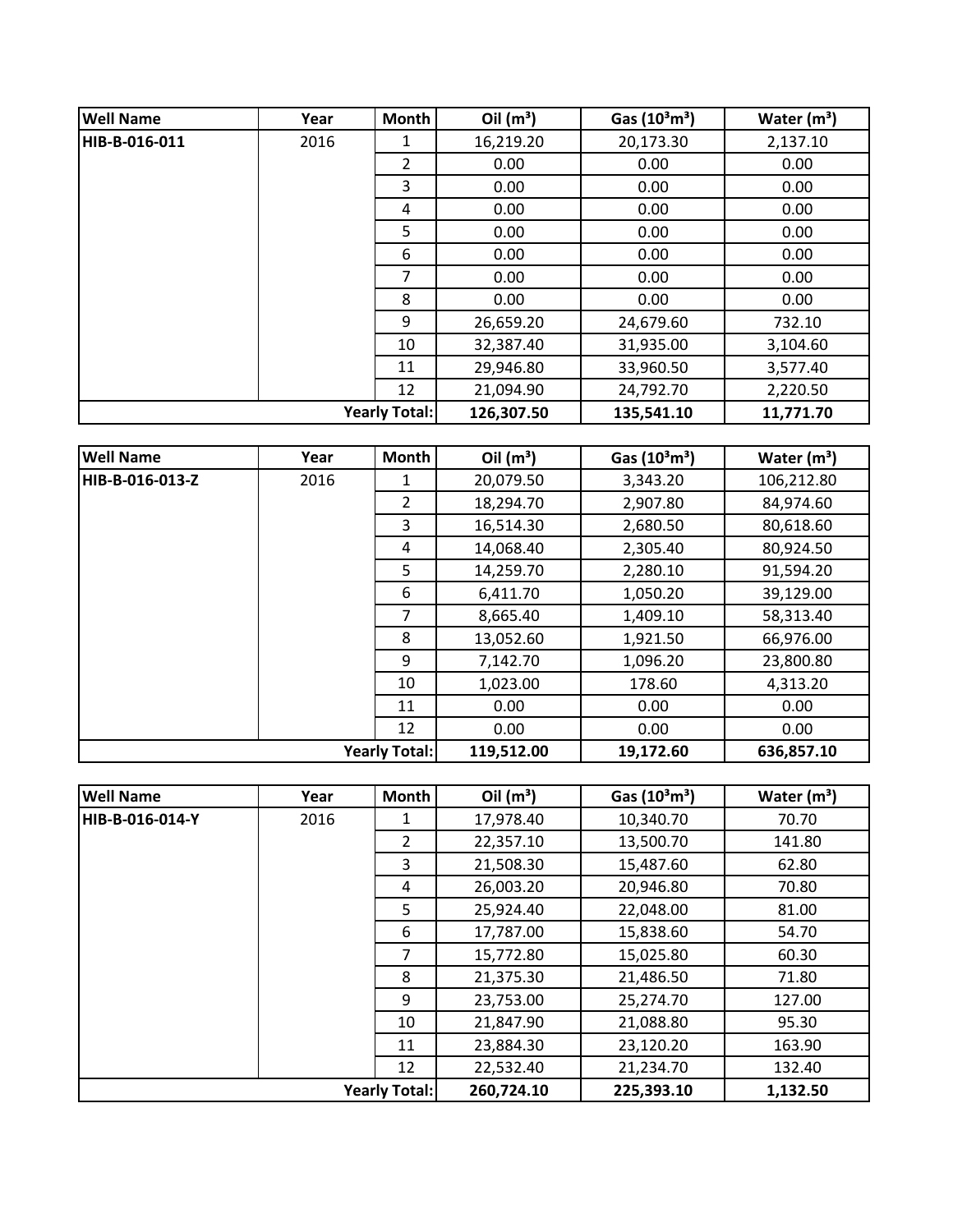| <b>Well Name</b> | Year | <b>Month</b>         | Oil $(m^3)$ | Gas $(10^3 \text{m}^3)$ | Water $(m^3)$ |
|------------------|------|----------------------|-------------|-------------------------|---------------|
| HIB-B-016-017-Z  | 2016 | 1                    | 15,214.00   | 3,634.40                | 19.70         |
|                  |      | $\overline{2}$       | 17,220.90   | 3,646.20                | 157.80        |
|                  |      | 3                    | 15,705.70   | 3,264.00                | 53.50         |
|                  |      | 4                    | 10,565.20   | 1,874.90                | 115.00        |
|                  |      | 5                    | 11,820.30   | 1,866.50                | 247.70        |
|                  |      | 6                    | 9,548.80    | 1,734.10                | 257.60        |
|                  |      | 7                    | 13,603.40   | 2,899.30                | 676.50        |
|                  |      | 8                    | 10,013.10   | 2,230.00                | 832.80        |
|                  |      | 9                    | 17,604.60   | 3,834.90                | 1,212.90      |
|                  |      | 10                   | 11,633.50   | 2,142.60                | 672.30        |
|                  |      | 11                   | 11,129.90   | 2,327.30                | 520.80        |
|                  |      | 12                   | 9,837.50    | 2,011.90                | 556.60        |
|                  |      | <b>Yearly Total:</b> | 153,896.90  | 31,466.10               | 5,323.20      |

| <b>Well Name</b> | Year | <b>Month</b>         | Oil $(m^3)$ | Gas $(10^3 \text{m}^3)$ | Water $(m^3)$ |
|------------------|------|----------------------|-------------|-------------------------|---------------|
| HIB-B-016-018    | 2016 | 1                    | 18,113.80   | 21,937.20               | 348.40        |
|                  |      | $\overline{2}$       | 19,352.70   | 24,377.80               | 152.30        |
|                  |      | 3                    | 28,729.50   | 39,699.30               | 594.70        |
|                  |      | 4                    | 28,665.80   | 40,998.60               | 555.00        |
|                  |      | 5                    | 20,844.00   | 26,727.20               | 399.00        |
|                  |      | 6                    | 6,039.70    | 4,233.60                | 125.40        |
|                  |      | 7                    | 6,233.40    | 7,720.70                | 53.20         |
|                  |      | 8                    | 9,041.50    | 10,241.10               | 35.50         |
|                  |      | 9                    | 11,901.90   | 13,336.20               | 30.60         |
|                  |      | 10                   | 25,770.90   | 40,511.50               | 312.80        |
|                  |      | 11                   | 13,604.20   | 12,789.00               | 128.20        |
|                  |      | 12                   | 10,706.30   | 7,142.50                | 208.50        |
|                  |      | <b>Yearly Total:</b> | 199,003.70  | 249,714.70              | 2,943.60      |

| <b>Well Name</b>     | Year | <b>Month</b>   | Oil $(m^3)$ | Gas $(10^3 \text{m}^3)$ | Water $(m^3)$ |
|----------------------|------|----------------|-------------|-------------------------|---------------|
| HIB-B-016-019-Z      | 2016 |                | 12,513.60   | 1,082.20                | 16,629.00     |
|                      |      | $\overline{2}$ | 13,560.00   | 1,133.00                | 16,254.60     |
|                      |      | 3              | 14,583.30   | 1,190.30                | 16,893.50     |
|                      |      | 4              | 14,851.20   | 1,230.90                | 17,183.00     |
|                      |      | 5              | 16,239.10   | 1,354.60                | 18,453.30     |
|                      |      | 6              | 10,586.40   | 922.30                  | 11,857.70     |
|                      |      | 7              | 7,803.70    | 754.90                  | 12,498.60     |
|                      |      | 8              | 12,777.00   | 1,269.20                | 17,372.20     |
|                      |      | 9              | 9,686.10    | 1,051.80                | 17,741.40     |
|                      |      | 10             | 14,856.50   | 1,271.90                | 18,634.20     |
|                      |      | 11             | 15,308.00   | 1,266.60                | 20,454.60     |
|                      |      | 12             | 14,728.10   | 1,184.70                | 19,132.20     |
| <b>Yearly Total:</b> |      |                | 157,493.00  | 13,712.40               | 203,104.30    |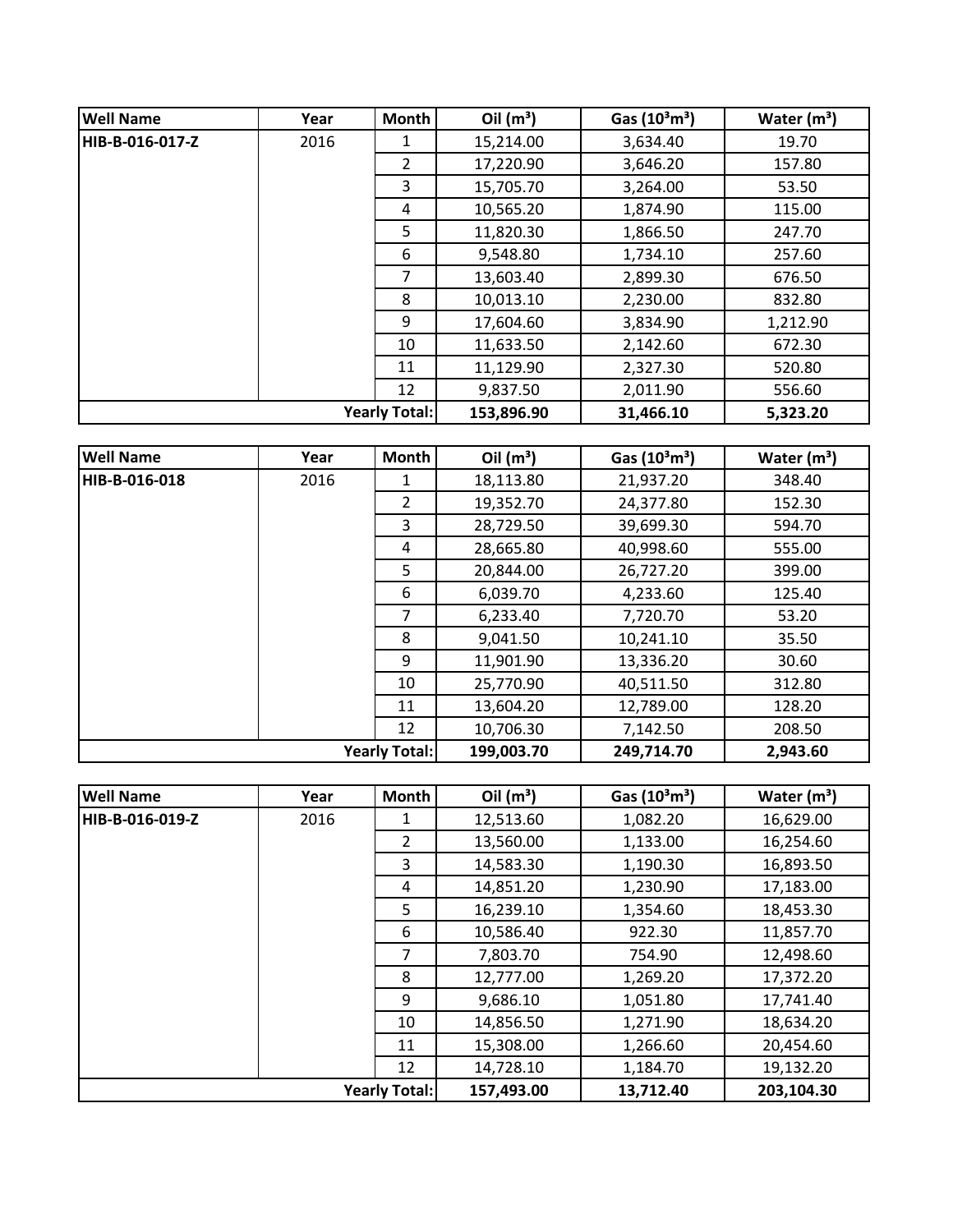| <b>Well Name</b>     | Year | <b>Month</b>   | Oil $(m^3)$ | Gas $(10^3 \text{m}^3)$ | Water $(m^3)$ |
|----------------------|------|----------------|-------------|-------------------------|---------------|
| HIB-B-016-022-Z      | 2016 | 1              | 7,893.80    | 2,139.40                | 25,618.10     |
|                      |      | $\overline{2}$ | 16,042.90   | 3,849.20                | 47,792.40     |
|                      |      | 3              | 5,533.20    | 1,441.80                | 33,297.30     |
|                      |      | 4              | 9,039.00    | 2,407.90                | 31,554.10     |
|                      |      | 5              | 17,559.00   | 4,572.80                | 65,008.90     |
|                      |      | 6              | 8,459.50    | 2,257.10                | 29,335.00     |
|                      |      | 7              | 10,832.40   | 2,932.10                | 45,385.90     |
|                      |      | 8              | 13,396.80   | 3,289.10                | 61,105.60     |
|                      |      | 9              | 9,208.20    | 2,004.40                | 48,098.50     |
|                      |      | 10             | 1,292.50    | 268.00                  | 6,715.90      |
|                      |      | 11             | 0.00        | 0.00                    | 0.00          |
|                      |      | 12             | 7,926.00    | 1,638.40                | 43,327.50     |
| <b>Yearly Total:</b> |      |                | 107,183.30  | 26,800.20               | 437,239.20    |

| <b>Well Name</b>     | Year | <b>Month</b>   | Oil $(m^3)$ | Gas $(10^3 \text{m}^3)$ | Water $(m^3)$ |
|----------------------|------|----------------|-------------|-------------------------|---------------|
| HIB-B-016-023        | 2016 | 1              | 13,871.50   | 1,608.50                | 15,700.50     |
|                      |      | $\overline{2}$ | 16,326.40   | 1,768.40                | 15,598.90     |
|                      |      | 3              | 16,347.50   | 1,761.90                | 15,483.10     |
|                      |      | 4              | 13,748.10   | 1,481.10                | 13,502.60     |
|                      |      | 5              | 17,272.40   | 1,843.20                | 16,519.40     |
|                      |      | 6              | 12,307.70   | 1,346.10                | 10,477.80     |
|                      |      | 7              | 10,904.40   | 1,174.90                | 10,018.90     |
|                      |      | 8              | 16,668.40   | 1,957.10                | 15,612.30     |
|                      |      | 9              | 15,193.70   | 1,930.20                | 17,981.60     |
|                      |      | 10             | 13,310.40   | 1,581.50                | 17,136.10     |
|                      |      | 11             | 14,572.80   | 1,616.70                | 18,999.30     |
|                      |      | 12             | 15,816.50   | 1,703.90                | 18,256.70     |
| <b>Yearly Total:</b> |      |                | 176,339.80  | 19,773.50               | 185,287.20    |

| <b>Well Name</b> | Year | <b>Month</b>         | Oil $(m^3)$ | Gas $(10^3 \text{m}^3)$ | Water $(m^3)$ |
|------------------|------|----------------------|-------------|-------------------------|---------------|
| HIB-B-016-024    | 2016 | 1                    | 0.00        | 0.00                    | 0.00          |
|                  |      | $\overline{2}$       | 8,655.70    | 1,154.10                | 49,616.00     |
|                  |      | 3                    | 11,509.20   | 1,674.80                | 59,625.90     |
|                  |      | 4                    | 9,254.80    | 1,481.50                | 53,551.40     |
|                  |      | 5                    | 5,964.30    | 980.40                  | 38,553.20     |
|                  |      | 6                    | 2,686.00    | 444.40                  | 15,999.40     |
|                  |      | 7                    | 3,205.30    | 512.70                  | 27,821.60     |
|                  |      | 8                    | 1,812.90    | 295.30                  | 13,749.20     |
|                  |      | 9                    | 0.00        | 0.00                    | 0.00          |
|                  |      | 10                   | 0.00        | 0.00                    | 0.00          |
|                  |      | 11                   | 0.00        | 0.00                    | 0.00          |
|                  |      | 12                   | 0.00        | 0.00                    | 0.00          |
|                  |      | <b>Yearly Total:</b> | 43,088.20   | 6,543.20                | 258,916.70    |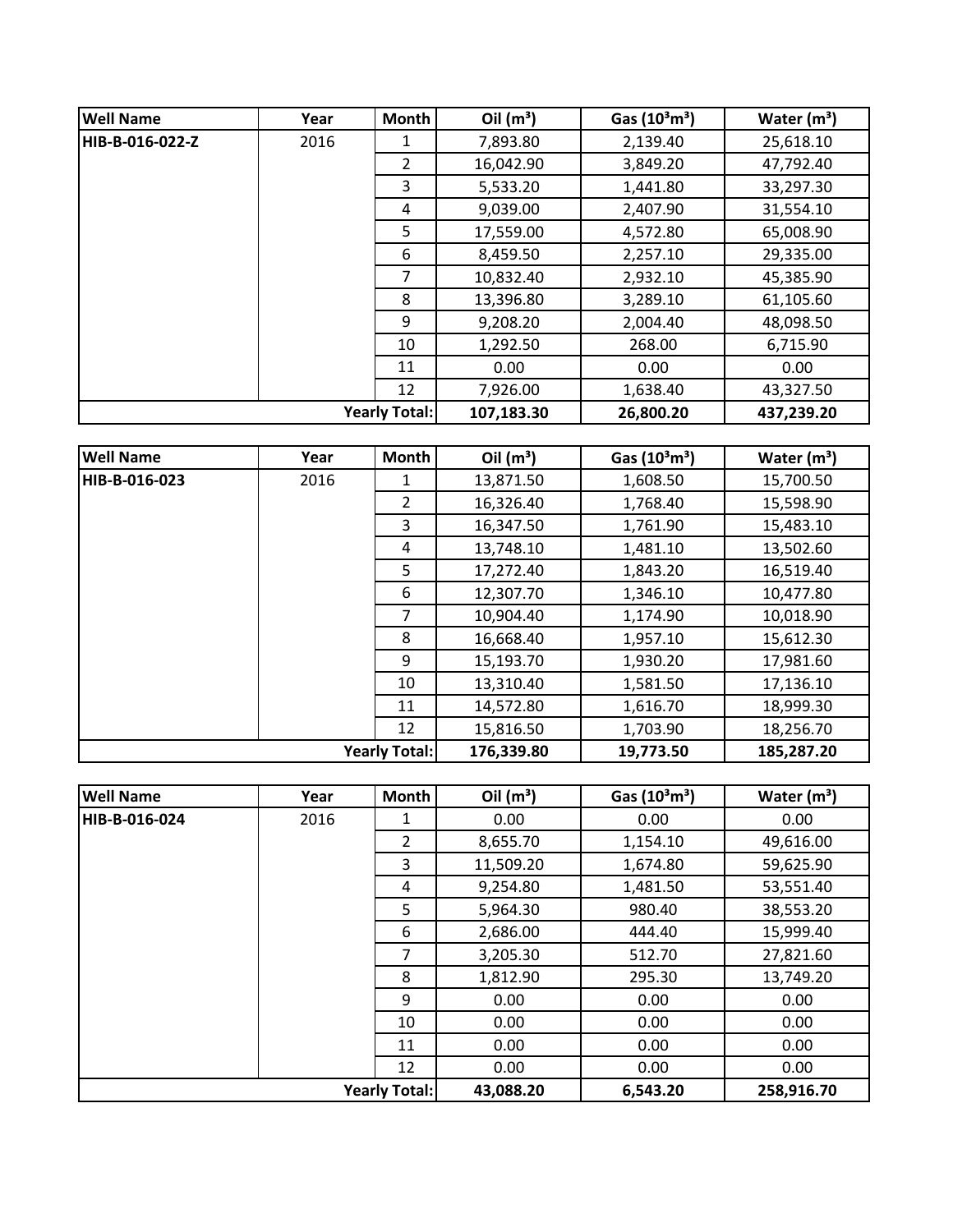| <b>Well Name</b> | Year | <b>Month</b>         | Oil $(m^3)$ | Gas $(10^3 \text{m}^3)$ | Water $(m^3)$ |
|------------------|------|----------------------|-------------|-------------------------|---------------|
| HIB-B-016-028-Z  | 2016 | 1                    | 8,089.20    | 10,805.20               | 44.80         |
|                  |      | $\overline{2}$       | 0.00        | 0.00                    | 0.00          |
|                  |      | 3                    | 3,518.40    | 4,467.50                | 15.70         |
|                  |      | 4                    | 1,682.90    | 2,420.10                | 9.00          |
|                  |      | 5                    | 0.00        | 0.00                    | 0.00          |
|                  |      | 6                    | 0.00        | 0.00                    | 0.00          |
|                  |      | 7                    | 8,496.20    | 14,670.50               | 62.80         |
|                  |      | 8                    | 3,741.60    | 7,205.50                | 27.90         |
|                  |      | 9                    | 0.00        | 0.00                    | 0.00          |
|                  |      | 10                   | 54.30       | 100.30                  | 0.50          |
|                  |      | 11                   | 3,411.90    | 10,382.00               | 17.00         |
|                  |      | 12                   | 4,242.50    | 7,647.60                | 21.50         |
|                  |      | <b>Yearly Total:</b> | 33,237.00   | 57,698.70               | 199.20        |

| <b>Well Name</b> | Year | Month                | Oil $(m^3)$ | Gas $(10^3 \text{m}^3)$ | Water $(m^3)$ |
|------------------|------|----------------------|-------------|-------------------------|---------------|
| HIB-B-016-029    | 2016 | 1                    | 17,893.60   | 16,274.60               | 107.10        |
|                  |      | $\overline{2}$       | 39,598.40   | 34,331.00               | 309.00        |
|                  |      | 3                    | 37,701.00   | 37,922.40               | 293.80        |
|                  |      | 4                    | 41,190.20   | 44,804.60               | 308.80        |
|                  |      | 5                    | 39,295.40   | 45,817.80               | 272.40        |
|                  |      | 6                    | 17,352.30   | 21,082.70               | 110.90        |
|                  |      | 7                    | 23,388.60   | 27,606.70               | 190.50        |
|                  |      | 8                    | 22,761.20   | 26,068.10               | 166.80        |
|                  |      | 9                    | 5,673.20    | 6,860.50                | 41.20         |
|                  |      | 10                   | 0.00        | 0.00                    | 0.00          |
|                  |      | 11                   | 0.00        | 0.00                    | 0.00          |
|                  |      | 12                   | 24,978.70   | 28,304.60               | 160.10        |
|                  |      | <b>Yearly Total:</b> | 269,832.60  | 289,073.00              | 1,960.60      |

| <b>Well Name</b>     | Year | <b>Month</b>   | Oil $(m^3)$ | Gas $(10^3 \text{m}^3)$ | Water $(m^3)$ |
|----------------------|------|----------------|-------------|-------------------------|---------------|
| HIB-B-016-032-Y      | 2016 | 1              | 20,161.40   | 2,295.80                | 3,193.80      |
|                      |      | $\overline{2}$ | 18,260.90   | 1,767.20                | 5,594.80      |
|                      |      | 3              | 19,505.00   | 1,943.40                | 8,448.60      |
|                      |      | 4              | 17,919.40   | 1,897.00                | 10,513.60     |
|                      |      | 5              | 18,862.60   | 1,978.00                | 13,037.90     |
|                      |      | 6              | 7,045.60    | 747.10                  | 5,131.90      |
|                      |      | 7              | 10,873.40   | 1,160.00                | 8,851.20      |
|                      |      | 8              | 10,401.00   | 1,159.20                | 8,187.40      |
|                      |      | 9              | 17,125.90   | 2,020.70                | 14,938.40     |
|                      |      | 10             | 14,119.90   | 1,540.60                | 14,262.00     |
|                      |      | 11             | 8,311.90    | 877.80                  | 10,243.50     |
|                      |      | 12             | 16,424.60   | 1,652.30                | 17,273.10     |
| <b>Yearly Total:</b> |      |                | 179,011.60  | 19,039.10               | 119,676.20    |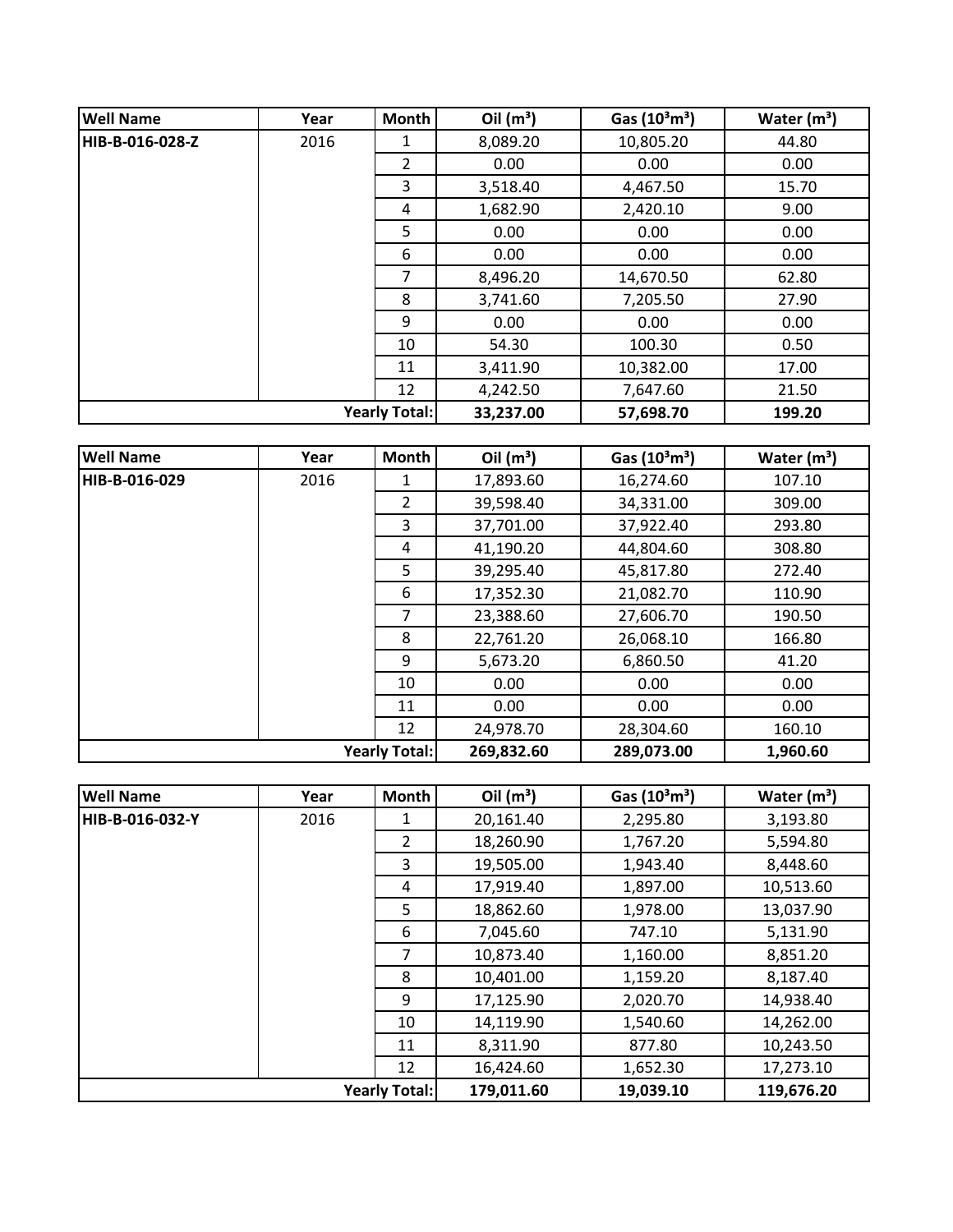| <b>Well Name</b>     | Year | <b>Month</b>   | Oil $(m^3)$ | Gas $(10^3 \text{m}^3)$ | Water $(m^3)$ |
|----------------------|------|----------------|-------------|-------------------------|---------------|
| HIB-B-016-033        | 2016 | 1              | 4,592.60    | 1,233.20                | 42,355.00     |
|                      |      | $\overline{2}$ | 3,739.40    | 875.90                  | 28,712.20     |
|                      |      | 3              | 369.70      | 87.70                   | 2,677.50      |
|                      |      | 4              | 0.00        | 0.00                    | 0.00          |
|                      |      | 5              | 0.00        | 0.00                    | 0.00          |
|                      |      | 6              | 0.00        | 0.00                    | 0.00          |
|                      |      | 7              | 0.00        | 0.00                    | 0.00          |
|                      |      | 8              | 5,285.90    | 1,304.50                | 9,177.30      |
|                      |      | 9              | 6,166.20    | 1,574.40                | 42.90         |
|                      |      | 10             | 5,064.10    | 1,160.00                | 1,006.00      |
|                      |      | 11             | 4,977.80    | 1,096.80                | 1,173.50      |
|                      |      | 12             | 3,669.60    | 849.40                  | 2,420.90      |
| <b>Yearly Total:</b> |      |                | 33,865.30   | 8,181.90                | 87,565.30     |

| <b>Well Name</b>     | Year | <b>Month</b>   | Oil $(m^3)$ | Gas $(10^3 \text{m}^3)$ | Water $(m^3)$ |
|----------------------|------|----------------|-------------|-------------------------|---------------|
| HIB-B-016-034-Y      | 2016 | 1              | 6,882.40    | 11,217.10               | 9.90          |
|                      |      | $\overline{2}$ | 3,861.80    | 6,927.20                | 4.30          |
|                      |      | 3              | 0.00        | 0.00                    | 0.00          |
|                      |      | 4              | 0.00        | 0.00                    | 0.00          |
|                      |      | 5              | 0.00        | 0.00                    | 0.00          |
|                      |      | 6              | 0.00        | 0.00                    | 0.00          |
|                      |      | 7              | 0.00        | 0.00                    | 0.00          |
|                      |      | 8              | 3,299.90    | 7,357.30                | 12.10         |
|                      |      | 9              | 0.00        | 0.00                    | 0.00          |
|                      |      | 10             | 0.00        | 0.00                    | 0.00          |
|                      |      | 11             | 0.00        | 0.00                    | 0.00          |
|                      |      | 12             | 17,068.80   | 33,836.10               | 62.50         |
| <b>Yearly Total:</b> |      |                | 31,112.90   | 59,337.70               | 88.80         |

| <b>Well Name</b>     | Year | Month          | Oil $(m^3)$ | Gas $(10^3 \text{m}^3)$ | Water $(m^3)$ |
|----------------------|------|----------------|-------------|-------------------------|---------------|
| HIB-B-016-036        | 2016 | 1              | 2,440.00    | 3,240.50                | 11.30         |
|                      |      | $\overline{2}$ | 8,797.20    | 7,419.00                | 17.30         |
|                      |      | 3              | 8,326.00    | 7,439.40                | 18.00         |
|                      |      | 4              | 10,955.70   | 10,676.80               | 45.90         |
|                      |      | 5              | 10,795.10   | 10,993.40               | 50.10         |
|                      |      | 6              | 3,291.70    | 3,801.60                | 15.80         |
|                      |      | 7              | 0.00        | 0.00                    | 0.00          |
|                      |      | 8              | 0.00        | 0.00                    | 0.00          |
|                      |      | 9              | 0.00        | 0.00                    | 0.00          |
|                      |      | 10             | 0.00        | 0.00                    | 0.00          |
|                      |      | 11             | 0.00        | 0.00                    | 0.00          |
|                      |      | 12             | 0.00        | 0.00                    | 0.00          |
| <b>Yearly Total:</b> |      |                | 44,605.70   | 43,570.70               | 158.40        |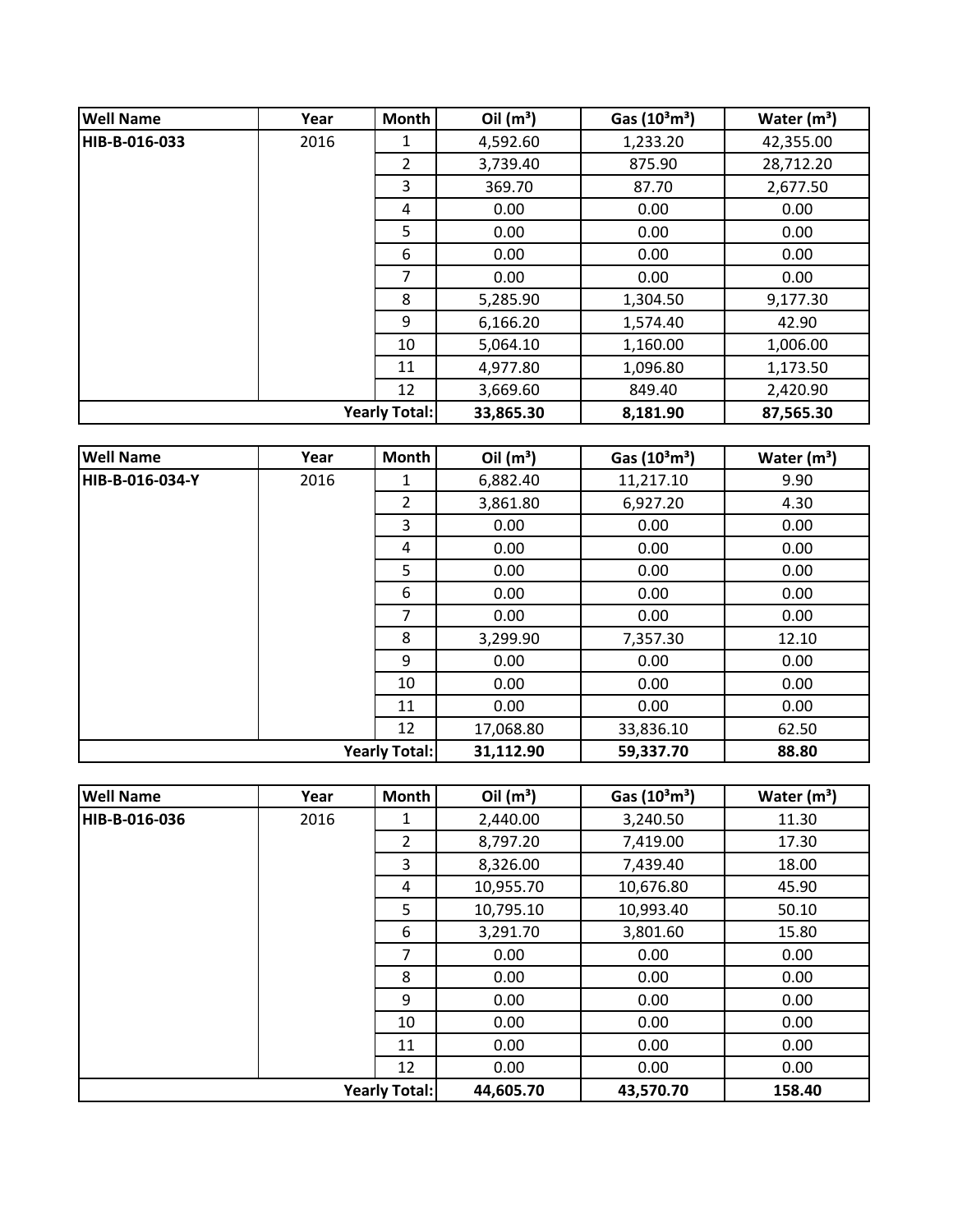| <b>Well Name</b> | Year                 | Month          | Oil $(m^3)$ | Gas $(10^3 \text{m}^3)$ | Water $(m^3)$ |
|------------------|----------------------|----------------|-------------|-------------------------|---------------|
| HIB-B-016-040    | 2016                 | 1              | 12,381.00   | 12,268.70               | 31.50         |
|                  |                      | $\overline{2}$ | 21,472.50   | 23,089.60               | 67.00         |
|                  |                      | 3              | 11,621.30   | 12,912.30               | 55.00         |
|                  |                      | 4              | 10,448.60   | 11,995.00               | 38.20         |
|                  |                      | 5              | 11,661.90   | 12,347.40               | 60.00         |
|                  |                      | 6              | 3,529.60    | 4,394.80                | 21.30         |
|                  |                      | 7              | 8,326.50    | 10,271.90               | 60.60         |
|                  |                      | 8              | 12,994.80   | 16,862.90               | 65.70         |
|                  |                      | 9              | 14,286.70   | 19,169.20               | 116.50        |
|                  |                      | 10             | 14,987.60   | 20,665.40               | 72.80         |
|                  |                      | 11             | 14,357.50   | 20,494.70               | 111.80        |
|                  |                      | 12             | 12,535.60   | 18,248.70               | 79.60         |
|                  | <b>Yearly Total:</b> |                | 148,603.60  | 182,720.60              | 780.00        |

| <b>Well Name</b> | Year | <b>Month</b>         | Oil $(m^3)$ | Gas $(10^3 \text{m}^3)$ | Water $(m^3)$ |
|------------------|------|----------------------|-------------|-------------------------|---------------|
| HIB-B-016-041    | 2016 | 1                    | 0.00        | 0.00                    | 0.00          |
|                  |      | $\overline{2}$       | 0.00        | 0.00                    | 0.00          |
|                  |      | 3                    | 0.00        | 0.00                    | 0.00          |
|                  |      | 4                    | 0.00        | 0.00                    | 0.00          |
|                  |      | 5                    | 0.00        | 0.00                    | 0.00          |
|                  |      | 6                    | 0.00        | 0.00                    | 0.00          |
|                  |      | $\overline{7}$       | 79.20       | 21.40                   | 0.40          |
|                  |      | 8                    | 7,628.80    | 2,019.70                | 43.30         |
|                  |      | 9                    | 6,373.70    | 1,889.00                | 141.30        |
|                  |      | 10                   | 1,349.30    | 388.40                  | 31.80         |
|                  |      | 11                   | 0.00        | 0.00                    | 0.00          |
|                  |      | 12                   | 4,404.20    | 1,355.70                | 46.40         |
|                  |      | <b>Yearly Total:</b> | 19,835.20   | 5,674.20                | 263.20        |

| <b>Well Name</b>     | Year | <b>Month</b>   | Oil $(m^3)$ | Gas $(10^3 \text{m}^3)$ | Water $(m^3)$ |
|----------------------|------|----------------|-------------|-------------------------|---------------|
| HIB-B-016-043        | 2016 | 1              | 14,936.10   | 4,369.10                | 23,346.90     |
|                      |      | $\overline{2}$ | 29,548.20   | 8,350.10                | 25,760.60     |
|                      |      | 3              | 6,860.90    | 1,968.30                | 13,001.40     |
|                      |      | 4              | 7,681.30    | 2,167.80                | 35,723.50     |
|                      |      | 5              | 9,175.50    | 4,416.80                | 34,480.00     |
|                      |      | 6              | 3,590.10    | 2,354.00                | 11,576.90     |
|                      |      | 7              | 5,259.00    | 2,699.40                | 17,125.30     |
|                      |      | 8              | 16,516.40   | 5,533.00                | 27,554.40     |
|                      |      | 9              | 15,794.70   | 9,591.30                | 34,806.30     |
|                      |      | 10             | 13,485.30   | 6,719.60                | 26,289.60     |
|                      |      | 11             | 14,858.80   | 8,285.20                | 147.60        |
|                      |      | 12             | 0.00        | 0.00                    | 0.00          |
| <b>Yearly Total:</b> |      |                | 137,706.30  | 56,454.60               | 249,812.50    |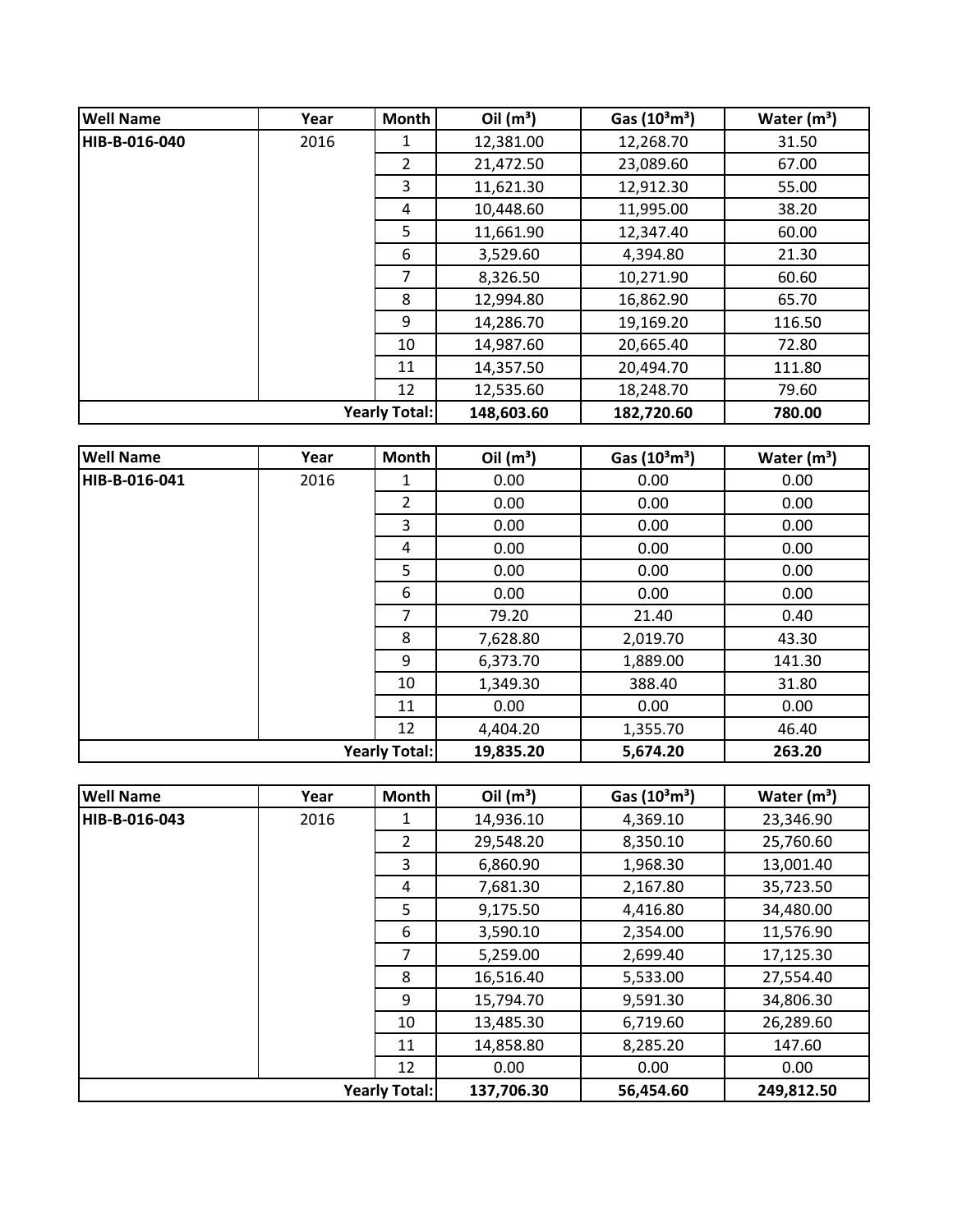| <b>Well Name</b> | Year | Month                | Oil $(m^3)$ | Gas $(10^3 \text{m}^3)$ | Water $(m^3)$ |
|------------------|------|----------------------|-------------|-------------------------|---------------|
| HIB-B-016-045-Z  | 2016 | 1                    | 11,555.00   | 2,872.00                | 14,920.50     |
|                  |      | $\overline{2}$       | 13,378.70   | 3,387.30                | 16,651.20     |
|                  |      | 3                    | 13,899.60   | 3,521.40                | 16,781.70     |
|                  |      | 4                    | 13,138.80   | 3,097.60                | 15,159.50     |
|                  |      | 5                    | 15,298.20   | 3,632.90                | 19,366.60     |
|                  |      | 6                    | 9,080.90    | 2,379.30                | 12,459.80     |
|                  |      | 7                    | 7,325.30    | 2,040.80                | 13,265.60     |
|                  |      | 8                    | 12,238.80   | 3,254.40                | 17,779.40     |
|                  |      | 9                    | 12,984.20   | 3,219.00                | 20,501.00     |
|                  |      | 10                   | 9,590.40    | 2,237.20                | 17,659.80     |
|                  |      | 11                   | 10,151.80   | 2,278.80                | 19,274.10     |
|                  |      | 12                   | 10,021.50   | 2,384.70                | 17,375.60     |
|                  |      | <b>Yearly Total:</b> | 138,663.20  | 34,305.40               | 201,194.80    |

| <b>Well Name</b>     | Year | Month          | Oil $(m^3)$ | Gas $(10^3 \text{m}^3)$ | Water $(m^3)$ |
|----------------------|------|----------------|-------------|-------------------------|---------------|
| HIB-B-016-046        | 2016 | 1              | 34,061.30   | 5,019.30                | 88,142.40     |
|                      |      | $\overline{2}$ | 24,098.60   | 3,888.70                | 87,417.90     |
|                      |      | 3              | 26,879.30   | 3,784.90                | 89,190.70     |
|                      |      | 4              | 31,569.00   | 4,025.50                | 87,614.30     |
|                      |      | 5              | 33,621.20   | 4,398.60                | 92,770.70     |
|                      |      | 6              | 20,926.40   | 2,835.20                | 54,310.80     |
|                      |      | 7              | 19,541.00   | 2,691.10                | 58,057.60     |
|                      |      | 8              | 32,153.40   | 4,235.50                | 81,911.20     |
|                      |      | 9              | 18,737.40   | 2,476.40                | 58,820.10     |
|                      |      | 10             | 20,444.60   | 2,882.90                | 80,613.50     |
|                      |      | 11             | 20,904.30   | 2,892.50                | 87,762.20     |
|                      |      | 12             | 21,463.50   | 2,650.70                | 76,943.20     |
| <b>Yearly Total:</b> |      |                | 304,400.00  | 41,781.30               | 943,554.60    |

| <b>Well Name</b>     | Year | <b>Month</b>   | Oil $(m^3)$ | Gas $(10^3 \text{m}^3)$ | Water $(m^3)$ |
|----------------------|------|----------------|-------------|-------------------------|---------------|
| HIB-B-016-048-Y      | 2016 | 1              | 19,488.80   | 1,438.70                | 18.10         |
|                      |      | $\overline{2}$ | 20,928.50   | 1,513.30                | 33.20         |
|                      |      | 3              | 20,378.80   | 1,499.00                | 17.80         |
|                      |      | 4              | 20,113.70   | 1,509.80                | 4.10          |
|                      |      | 5              | 20,749.00   | 1,550.80                | 2.80          |
|                      |      | 6              | 11,799.00   | 947.90                  | 96.60         |
|                      |      | 7              | 16,922.70   | 1,346.70                | 9.20          |
|                      |      | 8              | 22,547.60   | 1,840.10                | 4.80          |
|                      |      | 9              | 19,249.00   | 1,613.40                | 14.90         |
|                      |      | 10             | 18,835.80   | 1,527.50                | 144.70        |
|                      |      | 11             | 20,087.40   | 1,572.10                | 3.30          |
|                      |      | 12             | 19,562.00   | 1,444.00                | 15.10         |
| <b>Yearly Total:</b> |      |                | 230,662.30  | 17,803.30               | 364.60        |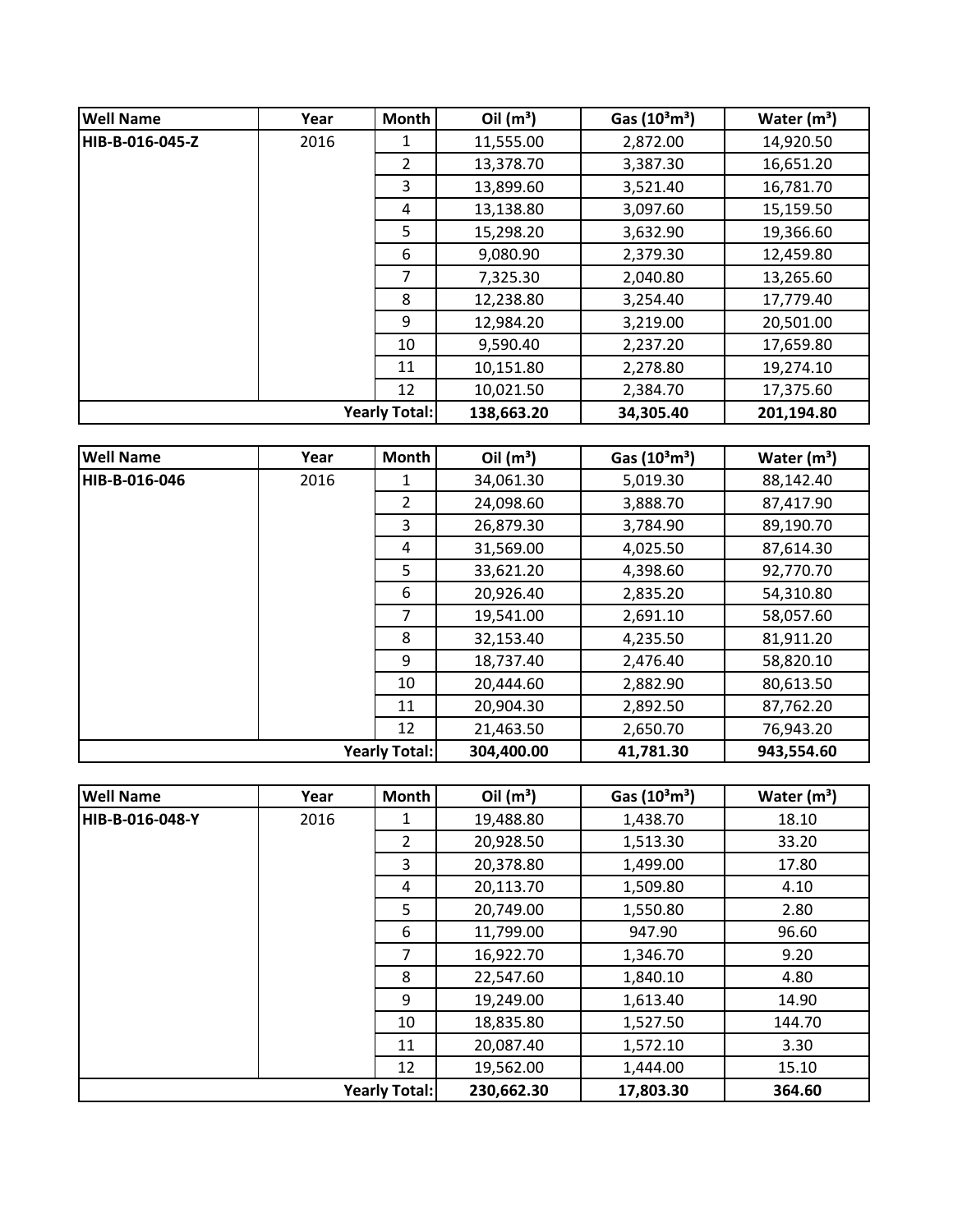| <b>Well Name</b>     | Year | Month          | Oil $(m^3)$ | Gas $(10^3 \text{m}^3)$ | Water $(m^3)$ |
|----------------------|------|----------------|-------------|-------------------------|---------------|
| HIB-B-016-049-Z      | 2016 | 1              | 0.00        | 0.00                    | 0.00          |
|                      |      | $\overline{2}$ | 0.00        | 0.00                    | 0.00          |
|                      |      | 3              | 0.00        | 0.00                    | 0.00          |
|                      |      | 4              | 0.00        | 0.00                    | 0.00          |
|                      |      | 5              | 0.00        | 0.00                    | 0.00          |
|                      |      | 6              | 0.00        | 0.00                    | 0.00          |
|                      |      | 7              | 0.00        | 0.00                    | 0.00          |
|                      |      | 8              | 0.00        | 0.00                    | 0.00          |
|                      |      | 9              | 0.00        | 0.00                    | 0.00          |
|                      |      | 10             | 0.00        | 0.00                    | 0.00          |
|                      |      | 11             | 0.00        | 0.00                    | 0.00          |
|                      |      | 12             | 0.00        | 0.00                    | 0.00          |
| <b>Yearly Total:</b> |      |                | 0.00        | 0.00                    | 0.00          |

| <b>Well Name</b> | Year | Month                | Oil $(m^3)$ | Gas $(10^3 \text{m}^3)$ | Water $(m^3)$ |
|------------------|------|----------------------|-------------|-------------------------|---------------|
| HIB-B-016-051-Z  | 2016 | 1                    | 12,602.60   | 1,783.90                | 1.20          |
|                  |      | $\overline{2}$       | 11,877.50   | 1,844.70                | 90.60         |
|                  |      | 3                    | 10,634.10   | 1,596.00                | 3.20          |
|                  |      | 4                    | 10,228.00   | 1,489.90                | 1.40          |
|                  |      | 5                    | 11,257.20   | 1,577.40                | 1.40          |
|                  |      | 6                    | 10,261.40   | 1,451.00                | 5.40          |
|                  |      | 7                    | 10,237.90   | 1,406.40                | 5.40          |
|                  |      | 8                    | 10,893.80   | 1,534.60                | 3.30          |
|                  |      | 9                    | 11,093.90   | 1,495.00                | 3.60          |
|                  |      | 10                   | 11,286.10   | 1,499.40                | 37.20         |
|                  |      | 11                   | 9,554.70    | 1,339.70                | 5.10          |
|                  |      | 12                   | 6,554.20    | 653.20                  | 8.50          |
|                  |      | <b>Yearly Total:</b> | 126,481.40  | 17,671.20               | 166.30        |

| <b>Well Name</b> | Year | <b>Month</b>         | Oil $(m^3)$ | Gas $(10^3 \text{m}^3)$ | Water $(m^3)$ |
|------------------|------|----------------------|-------------|-------------------------|---------------|
| HIB-B-016-056    | 2016 | 1                    | 58,057.20   | 52,484.50               | 1,750.00      |
|                  |      | $\overline{2}$       | 49,074.90   | 44,885.10               | 1,702.30      |
|                  |      | 3                    | 44,023.80   | 41,419.40               | 1,800.20      |
|                  |      | 4                    | 42,633.40   | 40,293.20               | 1,825.20      |
|                  |      | 5.                   | 45,918.60   | 42,532.90               | 1,918.70      |
|                  |      | 6                    | 29,535.20   | 28,177.20               | 1,133.30      |
|                  |      | 7                    | 24,299.20   | 6,620.30                | 1,038.10      |
|                  |      | 8                    | 83,388.00   | 42,028.30               | 828.00        |
|                  |      | 9                    | 85,074.10   | 42,903.30               | 976.60        |
|                  |      | 10                   | 87,321.40   | 43,284.90               | 958.10        |
|                  |      | 11                   | 86,370.80   | 42,117.10               | 954.90        |
|                  |      | 12                   | 89,143.90   | 41,033.50               | 896.50        |
|                  |      | <b>Yearly Total:</b> | 724,840.50  | 467,779.70              | 15,781.90     |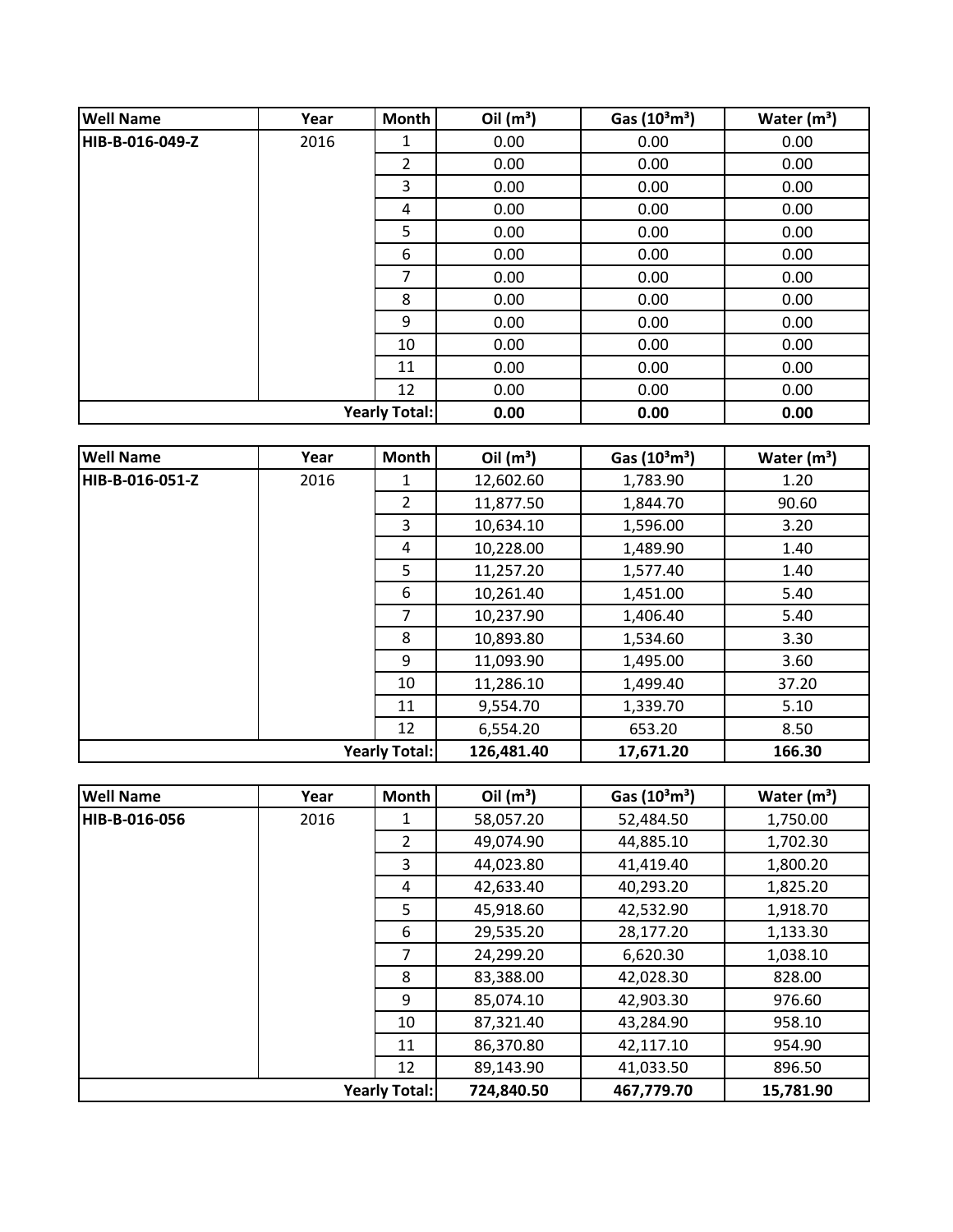| <b>Well Name</b>     | Year | <b>Month</b> | Oil $(m^3)$ | Gas $(10^3 \text{m}^3)$ | Water $(m^3)$ |
|----------------------|------|--------------|-------------|-------------------------|---------------|
| HIB-B-016-057-X      | 2016 | 1            | 18,105.00   | 3,818.30                | 117,617.30    |
|                      |      | 2            | 14,872.80   | 2,974.80                | 103,909.10    |
|                      |      | 3            | 17,275.20   | 3,559.70                | 122,101.20    |
|                      |      | 4            | 25,919.80   | 5,402.30                | 92,082.00     |
|                      |      | 5            | 1,195.90    | 250.50                  | 3,804.60      |
|                      |      | 6            | 0.00        | 0.00                    | 0.00          |
|                      |      | 7            | 11,293.90   | 2,397.40                | 27,297.50     |
|                      |      | 8            | 10,155.30   | 2,055.20                | 20,508.60     |
|                      |      | 9            | 8,982.20    | 1,653.90                | 43,081.10     |
|                      |      | 10           | 0.00        | 0.00                    | 0.00          |
|                      |      | 11           | 11,131.20   | 1,973.90                | 58,009.20     |
|                      |      | 12           | 15,735.30   | 2,951.70                | 47,800.50     |
| <b>Yearly Total:</b> |      |              | 134,666.60  | 27,037.70               | 636,211.10    |

| <b>Well Name</b>     | Year | Month          | Oil $(m^3)$ | Gas $(10^3 \text{m}^3)$ | Water $(m^3)$ |
|----------------------|------|----------------|-------------|-------------------------|---------------|
| HIB-B-016-058-Z      | 2016 | 1              | 10,352.70   | 1,107.30                | 35,149.90     |
|                      |      | $\overline{2}$ | 9,238.60    | 923.40                  | 29,748.60     |
|                      |      | 3              | 5,377.80    | 548.60                  | 20,251.60     |
|                      |      | 4              | 4,514.90    | 470.80                  | 10,789.60     |
|                      |      | 5              | 2,486.60    | 253.60                  | 5,589.60      |
|                      |      | 6              | 0.00        | 0.00                    | 0.00          |
|                      |      | 7              | 0.00        | 0.00                    | 0.00          |
|                      |      | 8              | 0.00        | 0.00                    | 0.00          |
|                      |      | 9              | 0.00        | 0.00                    | 0.00          |
|                      |      | 10             | 0.00        | 0.00                    | 0.00          |
|                      |      | 11             | 0.00        | 0.00                    | 0.00          |
|                      |      | 12             | 0.00        | 0.00                    | 0.00          |
| <b>Yearly Total:</b> |      |                | 31,970.60   | 3,303.70                | 101,529.30    |

| <b>Well Name</b> | Year | Month                | Oil $(m^3)$ | Gas $(10^3 \text{m}^3)$ | Water $(m^3)$ |
|------------------|------|----------------------|-------------|-------------------------|---------------|
| HIB-B-016-059    | 2016 | 1                    | 25,318.40   | 4,442.10                | 506.20        |
|                  |      | $\overline{2}$       | 7,628.10    | 999.40                  | 68.20         |
|                  |      | 3                    | 9,733.40    | 1,557.10                | 16.40         |
|                  |      | 4                    | 8,312.10    | 1,336.20                | 5.90          |
|                  |      | 5                    | 2,762.80    | 452.60                  | 0.90          |
|                  |      | 6                    | 2,939.90    | 549.00                  | 1.80          |
|                  |      | 7                    | 0.00        | 0.00                    | 0.00          |
|                  |      | 8                    | 0.00        | 0.00                    | 0.00          |
|                  |      | 9                    | 391.90      | 75.60                   | 0.30          |
|                  |      | 10                   | 4,300.50    | 598.40                  | 1.50          |
|                  |      | 11                   | 0.00        | 0.00                    | 0.00          |
|                  |      | 12                   | 6,367.00    | 927.80                  | 1.20          |
|                  |      | <b>Yearly Total:</b> | 67,754.10   | 10,938.20               | 602.40        |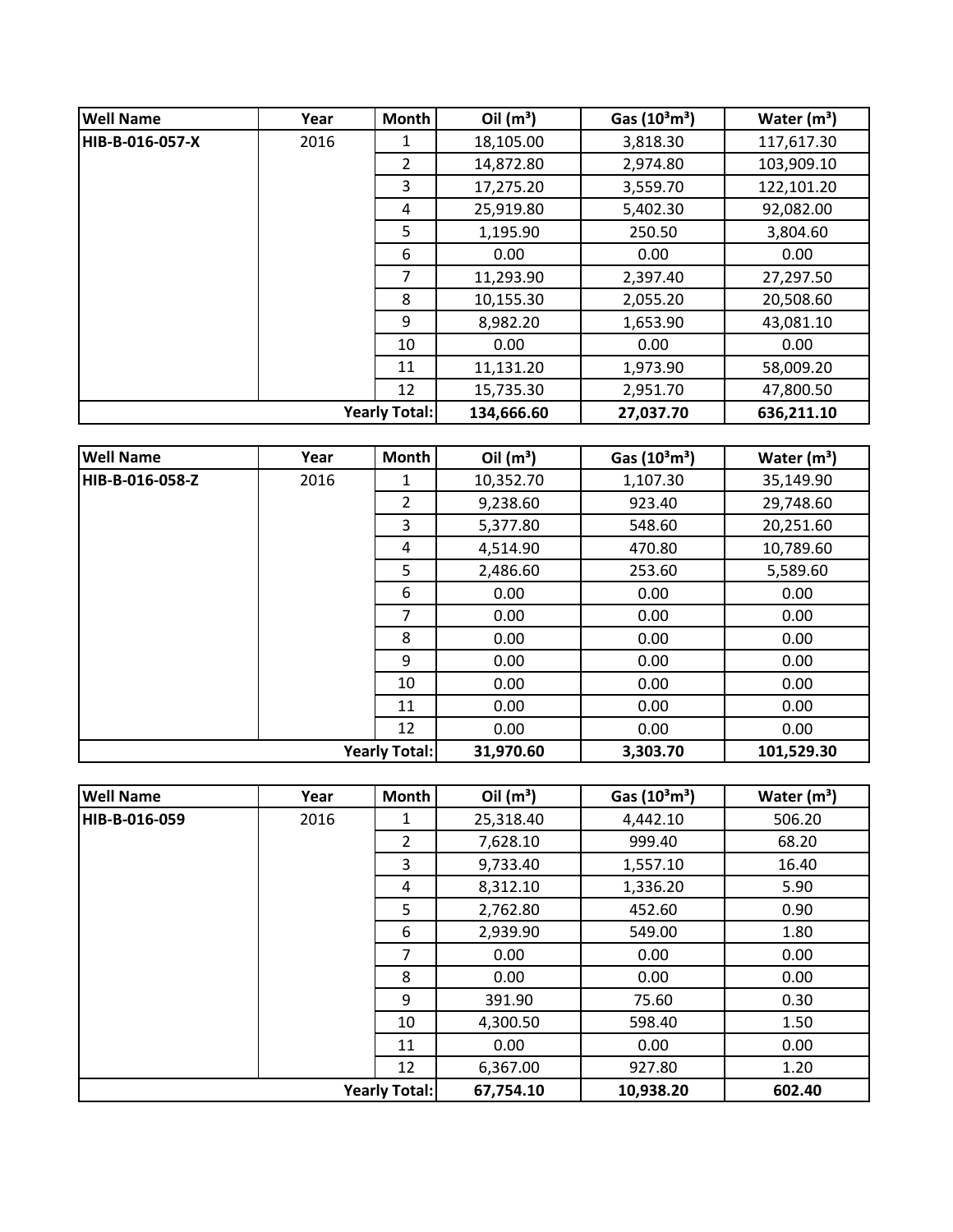| <b>Well Name</b>     | Year | Month          | Oil $(m^3)$ | Gas $(10^3 \text{m}^3)$ | Water $(m^3)$ |
|----------------------|------|----------------|-------------|-------------------------|---------------|
| HIB-B-016-063        | 2016 | 1              | 5,305.40    | 2,734.60                | 36,848.10     |
|                      |      | $\overline{2}$ | 0.00        | 0.00                    | 0.00          |
|                      |      | 3              | 0.00        | 0.00                    | 0.00          |
|                      |      | 4              | 806.10      | 1,228.30                | 36,732.90     |
|                      |      | 5              | 15,938.00   | 9,149.30                | 104,792.40    |
|                      |      | 6              | 9,917.80    | 8,582.20                | 54,640.70     |
|                      |      | 7              | 10,072.20   | 7,872.60                | 58,167.20     |
|                      |      | 8              | 20,150.70   | 6,809.20                | 67,746.40     |
|                      |      | 9              | 14,720.40   | 4,644.20                | 50,216.60     |
|                      |      | 10             | 22,280.50   | 6,149.00                | 30,662.00     |
|                      |      | 11             | 18,422.60   | 4,786.30                | 35,421.40     |
|                      |      | 12             | 15,234.80   | 4,034.60                | 36,618.50     |
| <b>Yearly Total:</b> |      |                | 132,848.50  | 55,990.30               | 511,846.20    |

| <b>Well Name</b> | Year | <b>Month</b>         | Oil $(m^3)$ | Gas $(10^3 \text{m}^3)$ | Water $(m^3)$ |
|------------------|------|----------------------|-------------|-------------------------|---------------|
| HIBS-B-016-038   | 2016 | 1                    | 0.00        | 0.00                    | 0.00          |
|                  |      | $\overline{2}$       | 0.00        | 0.00                    | 0.00          |
|                  |      | 3                    | 0.00        | 0.00                    | 0.00          |
|                  |      | 4                    | 26,532.70   | 5,920.40                | 34.80         |
|                  |      | 5                    | 85,425.50   | 18,957.40               | 59.00         |
|                  |      | 6                    | 72,889.50   | 16,563.40               | 42.40         |
|                  |      | 7                    | 78,743.80   | 17,321.60               | 69.10         |
|                  |      | 8                    | 77,539.20   | 17,005.20               | 53.70         |
|                  |      | 9                    | 67,954.10   | 14,550.60               | 11.00         |
|                  |      | 10                   | 70,319.70   | 15,674.80               | 38.40         |
|                  |      | 11                   | 92,180.40   | 19,940.00               | 48.20         |
|                  |      | 12                   | 69,394.40   | 13,442.70               | 55.20         |
|                  |      | <b>Yearly Total:</b> | 640,979.30  | 139,376.10              | 411.80        |

| <b>Well Name</b>     | Year | Month          | Oil $(m^3)$ | Gas $(10^3 \text{m}^3)$ | Water $(m^3)$ |
|----------------------|------|----------------|-------------|-------------------------|---------------|
| HIBS-B-016-042-Z     | 2016 | 1              | 22,538.60   | 3,333.30                | 19.90         |
|                      |      | $\overline{2}$ | 40,762.20   | 5,900.60                | 11.50         |
|                      |      | 3              | 47,110.40   | 7,103.70                | 5.60          |
|                      |      | 4              | 53,666.50   | 8,156.20                | 8.20          |
|                      |      | 5              | 63,587.50   | 9,495.30                | 67.00         |
|                      |      | 6              | 51,708.30   | 7,763.80                | 51.90         |
|                      |      | 7              | 62,493.70   | 9,094.90                | 42.20         |
|                      |      | 8              | 90,958.20   | 13,459.80               | 5.60          |
|                      |      | 9              | 97,073.90   | 14,477.20               | 246.50        |
|                      |      | 10             | 99,439.70   | 14,002.20               | 69.60         |
|                      |      | 11             | 95,282.00   | 12,943.30               | 23.80         |
|                      |      | 12             | 65,350.10   | 8,776.50                | 540.80        |
| <b>Yearly Total:</b> |      |                | 789,971.10  | 114,506.80              | 1,092.60      |